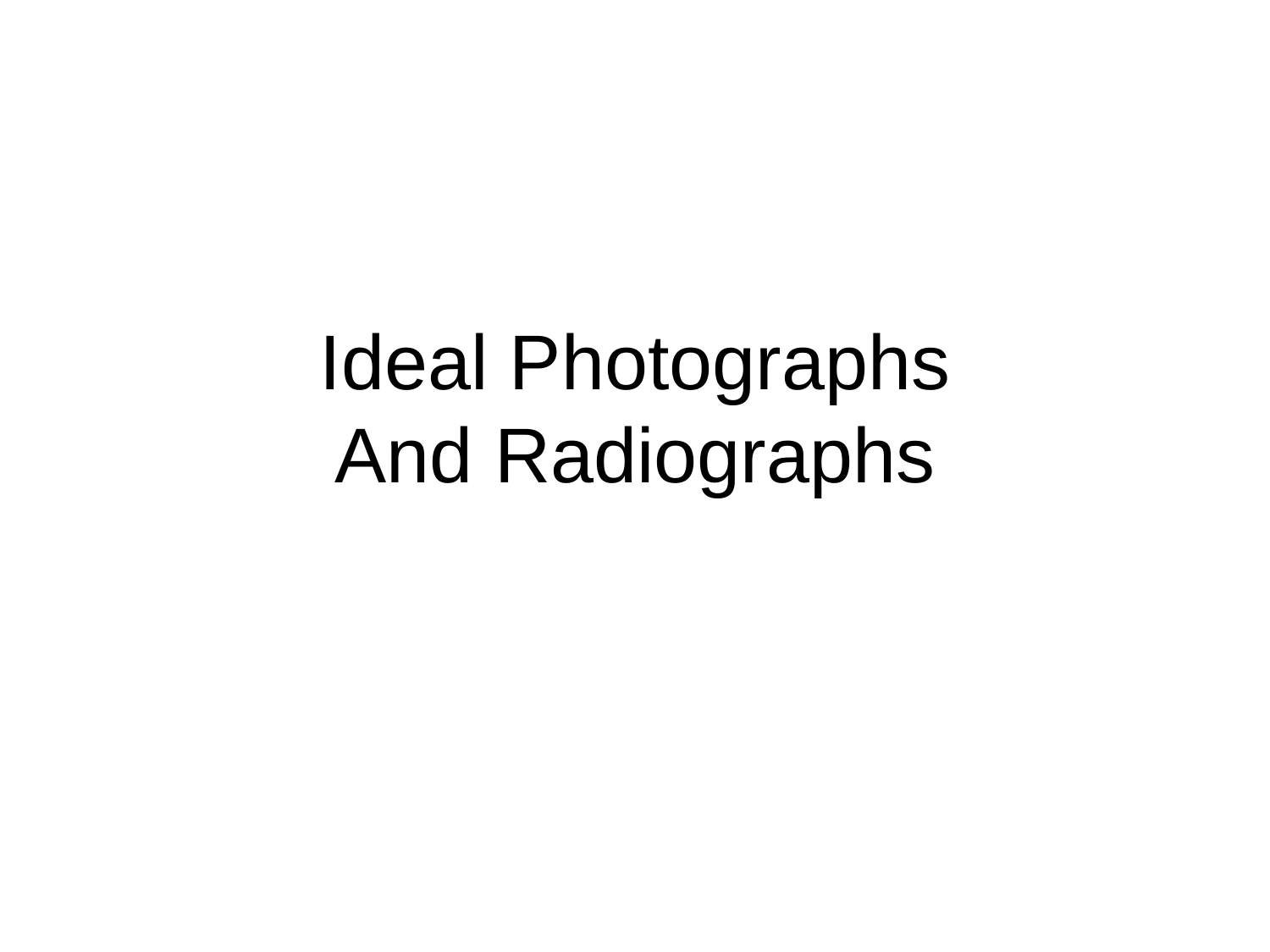

- Teeth in occlusion
- Lips relaxed and in contact
- Natural head position with eyes looking forward
- Entire head and neck displayed
- Left eyelash slightly visible
- Approximate center of frame is 1.0 cm anterior to tragus
- White, or light, background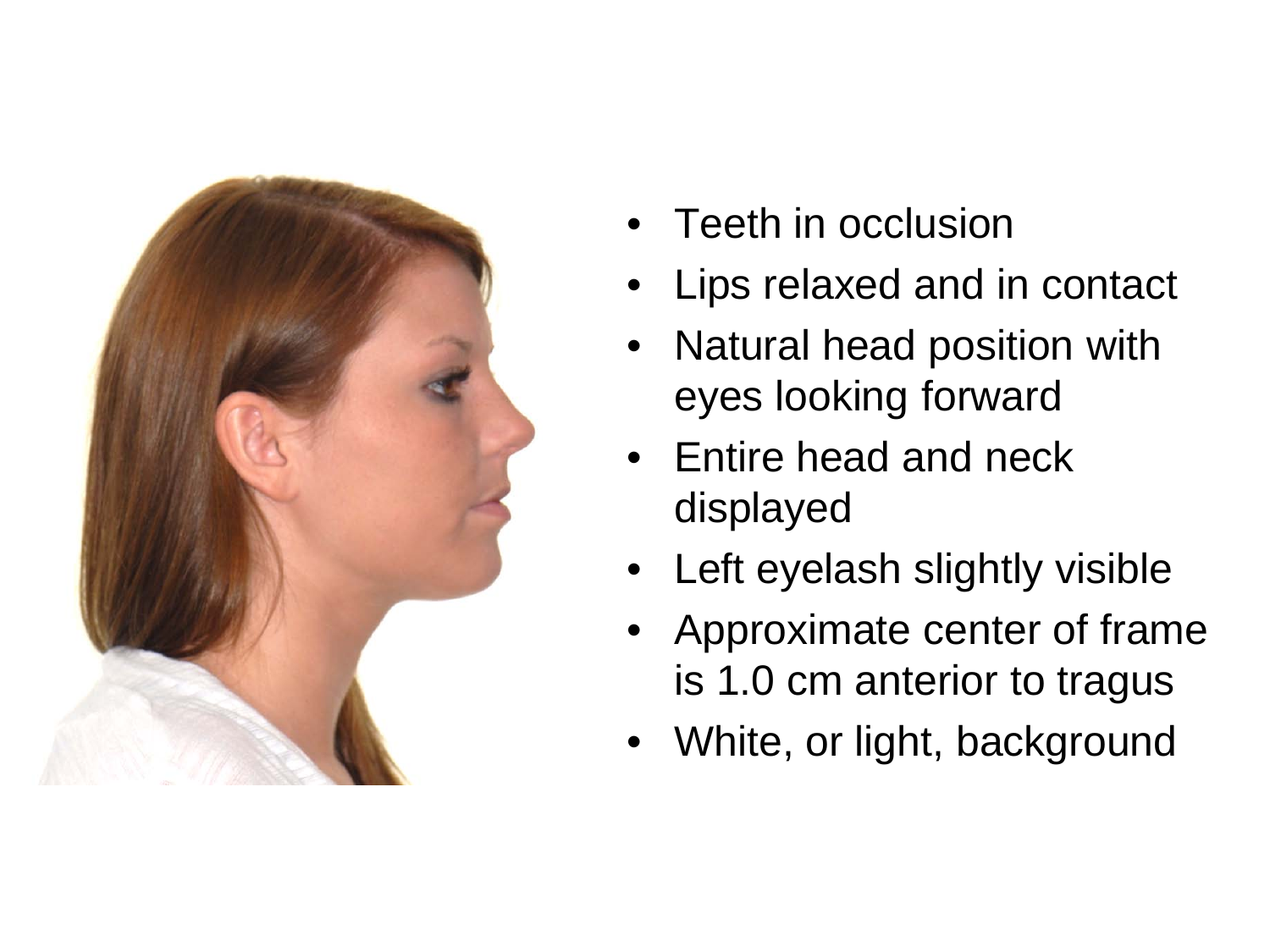

- Patient simply turns to face the camera
- Eyes are open and looking into camera
- Ears exposed
- No distracting eyewear or jewelry
- Inter-pupillary line horizontal to the frame
- Approximate center of frame is the tip of the nose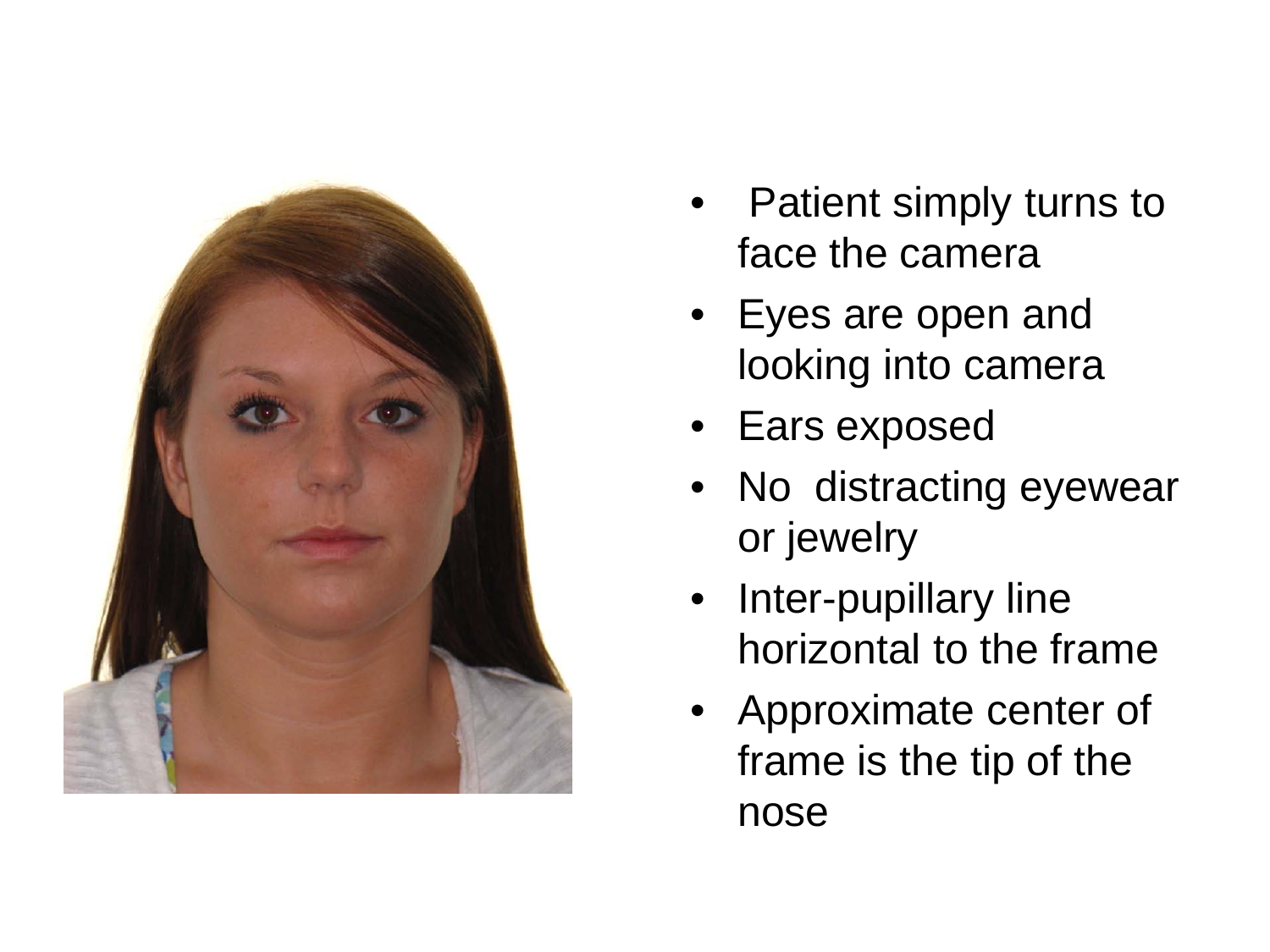

• Use the same format as the non-smiling frontal photograph adding a natural smile (social smile)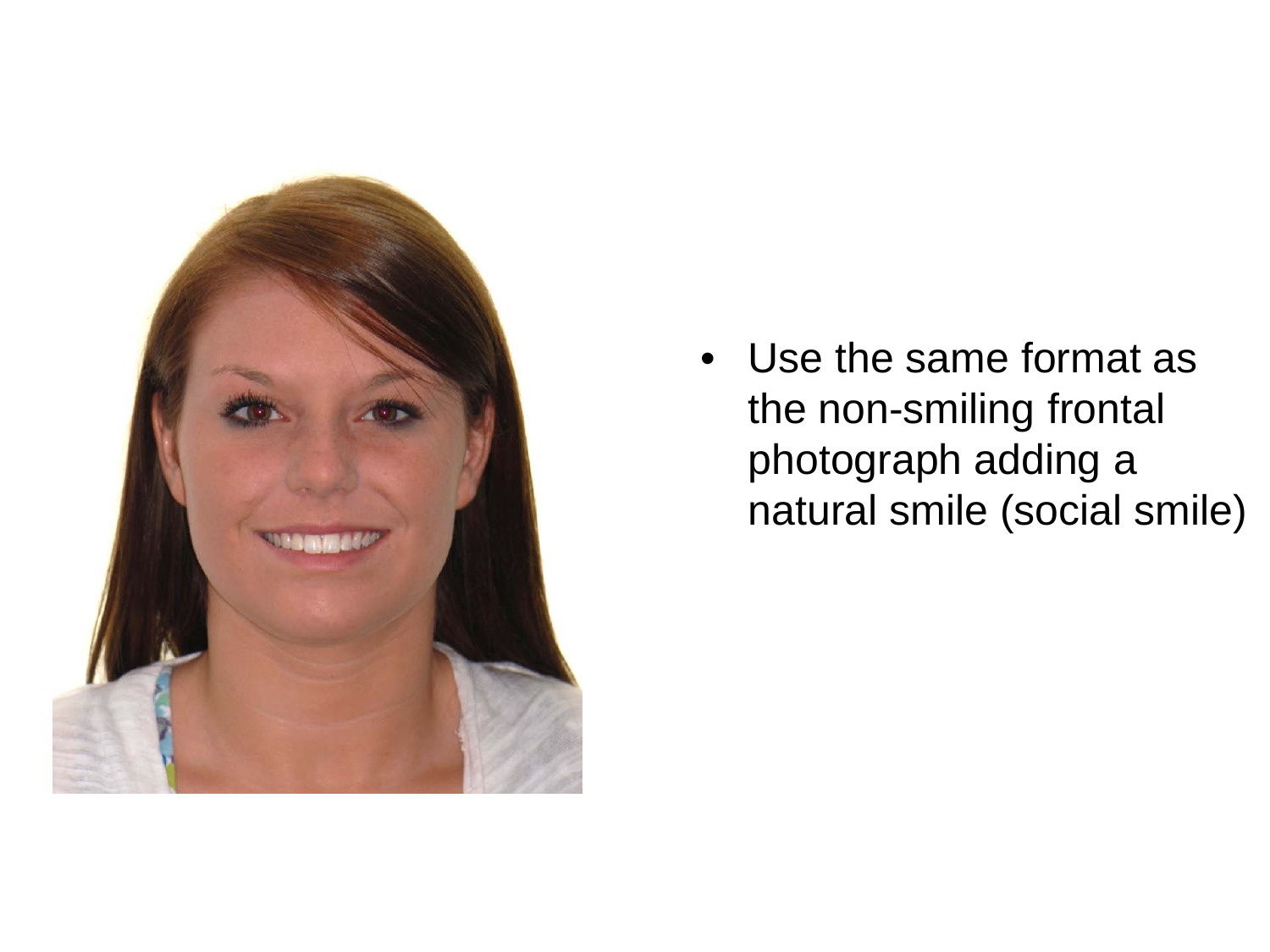

- Occlusal plane should be horizontal and bisecting the photograph
- There should be equal display of the posterior dentition
- Teeth in occlusion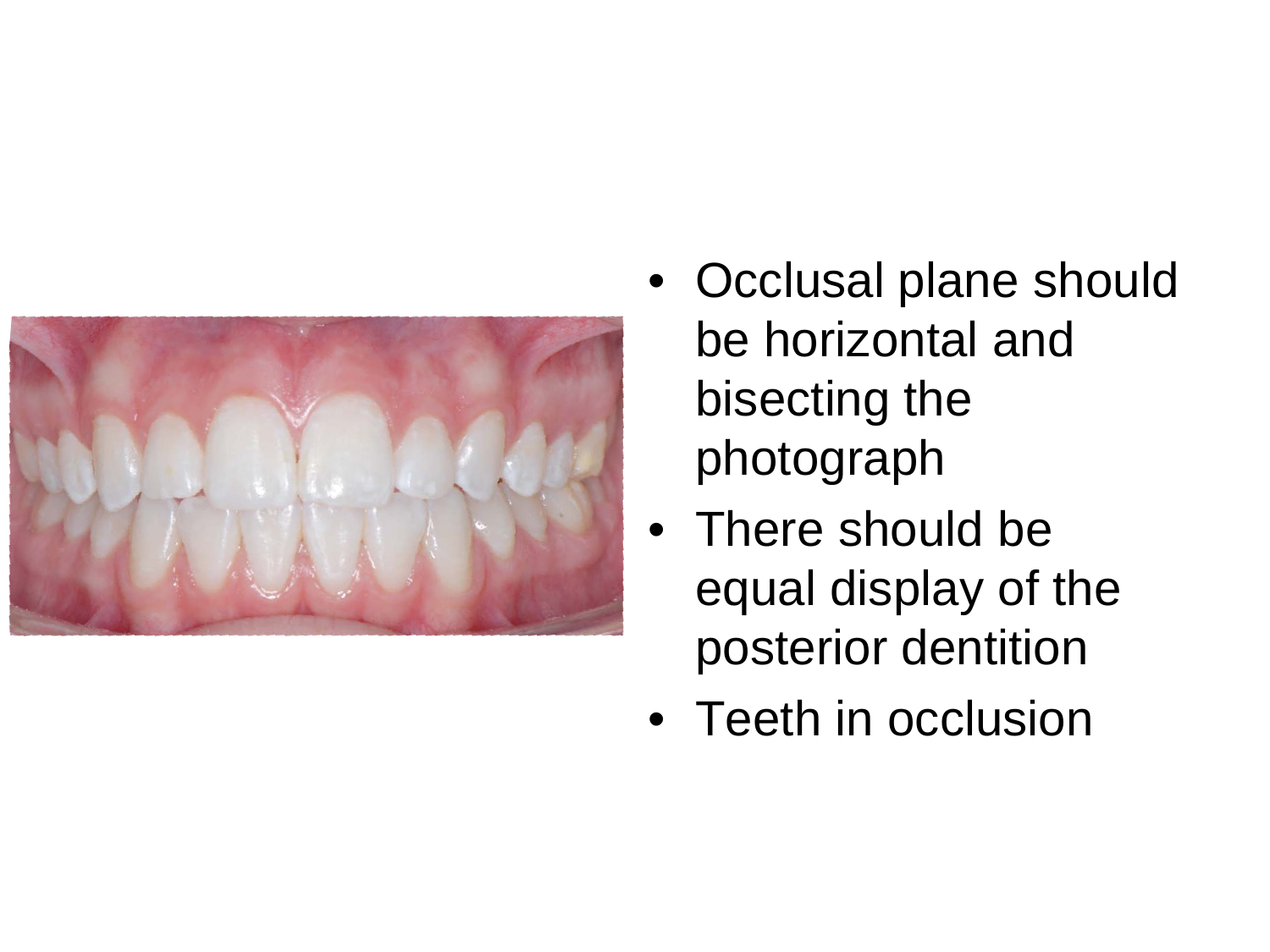

- Anteriorly- should display the entire ipsilateral maxillary central incisor at minimum
- Posteriorly- include the entire first molars at minimum
- All attached gingiva should be visible
- Occlusal plane should be parallel to the frame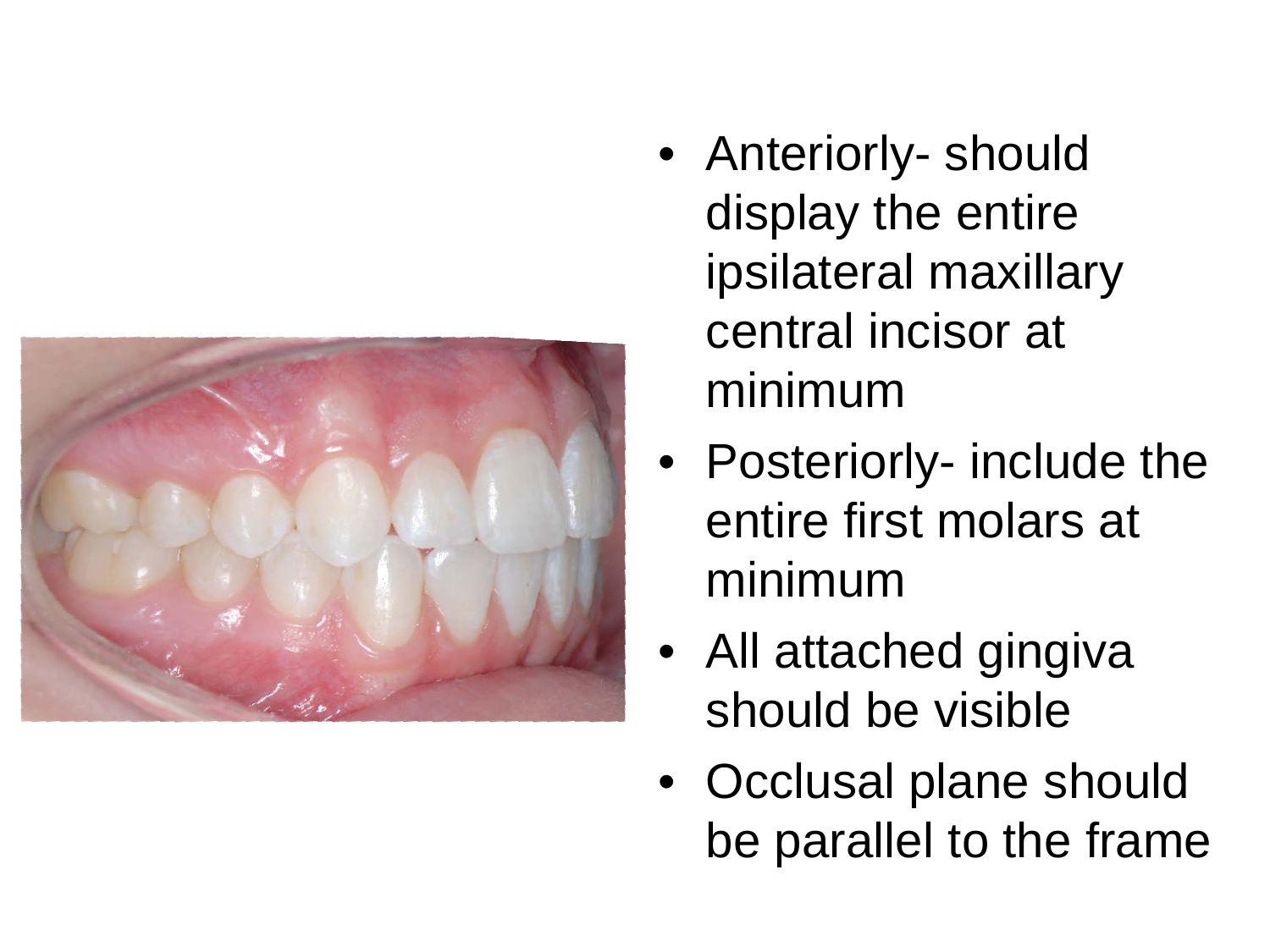

• Use the same format as for the right lateral intraoral photograph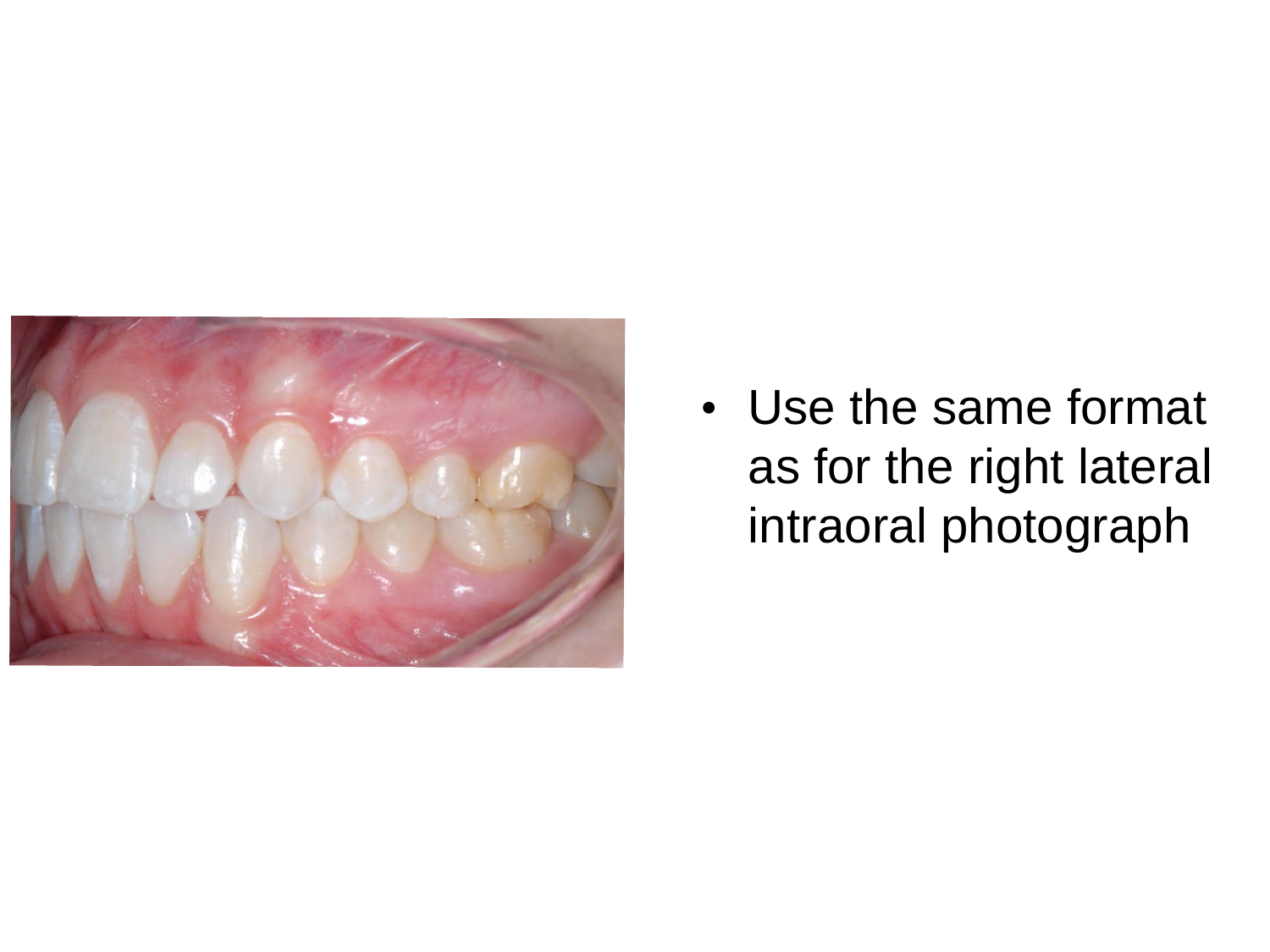

- Mid-palatal raphe centered
- Frame the entire arch with minimal lateral soft tissue displayed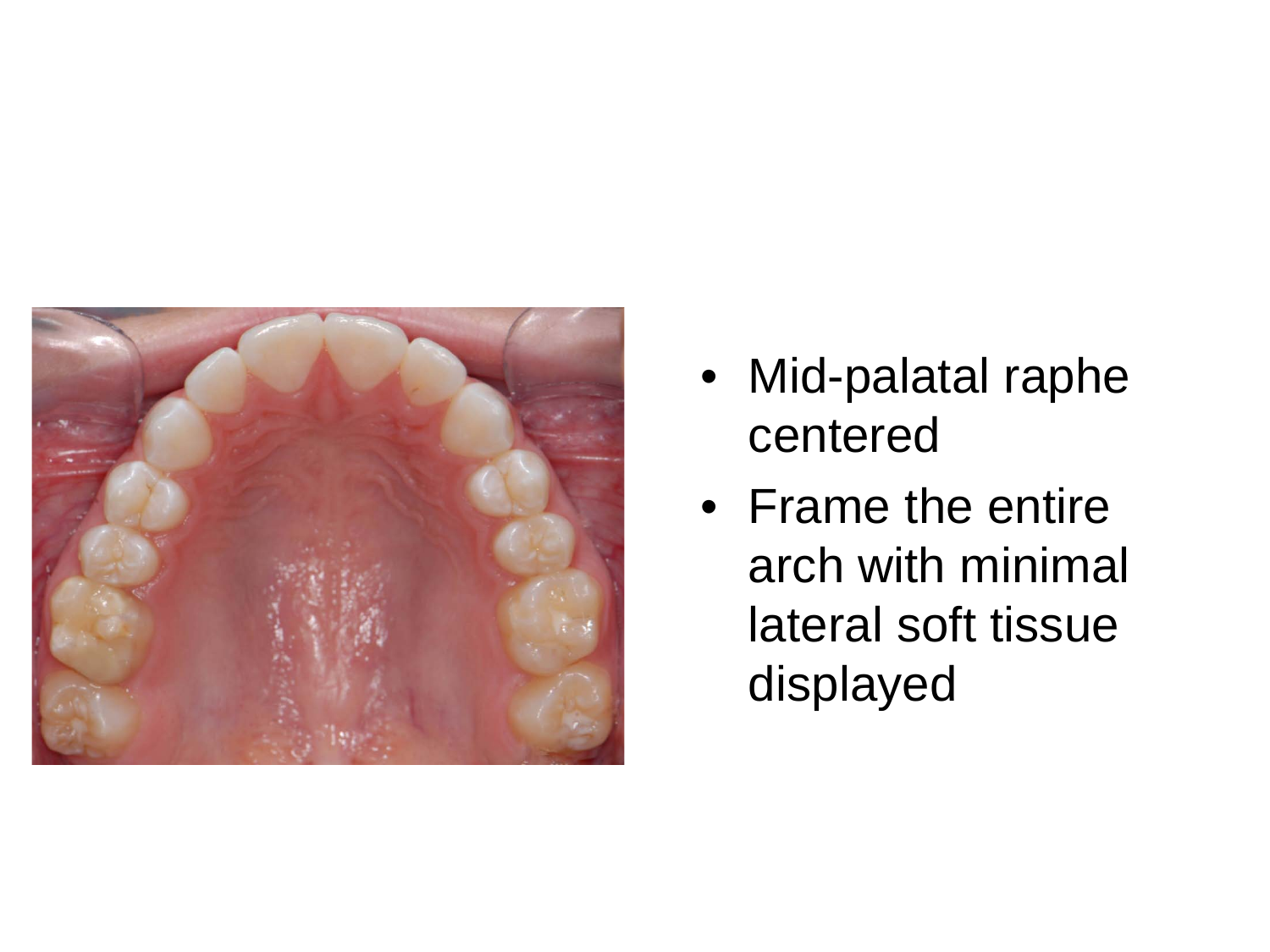

- Fill the frame with the entire mandibular arch at least through the first molars
- Labial surface of the central incisors parallel to the bottom of the frame
- Midline centered in the frame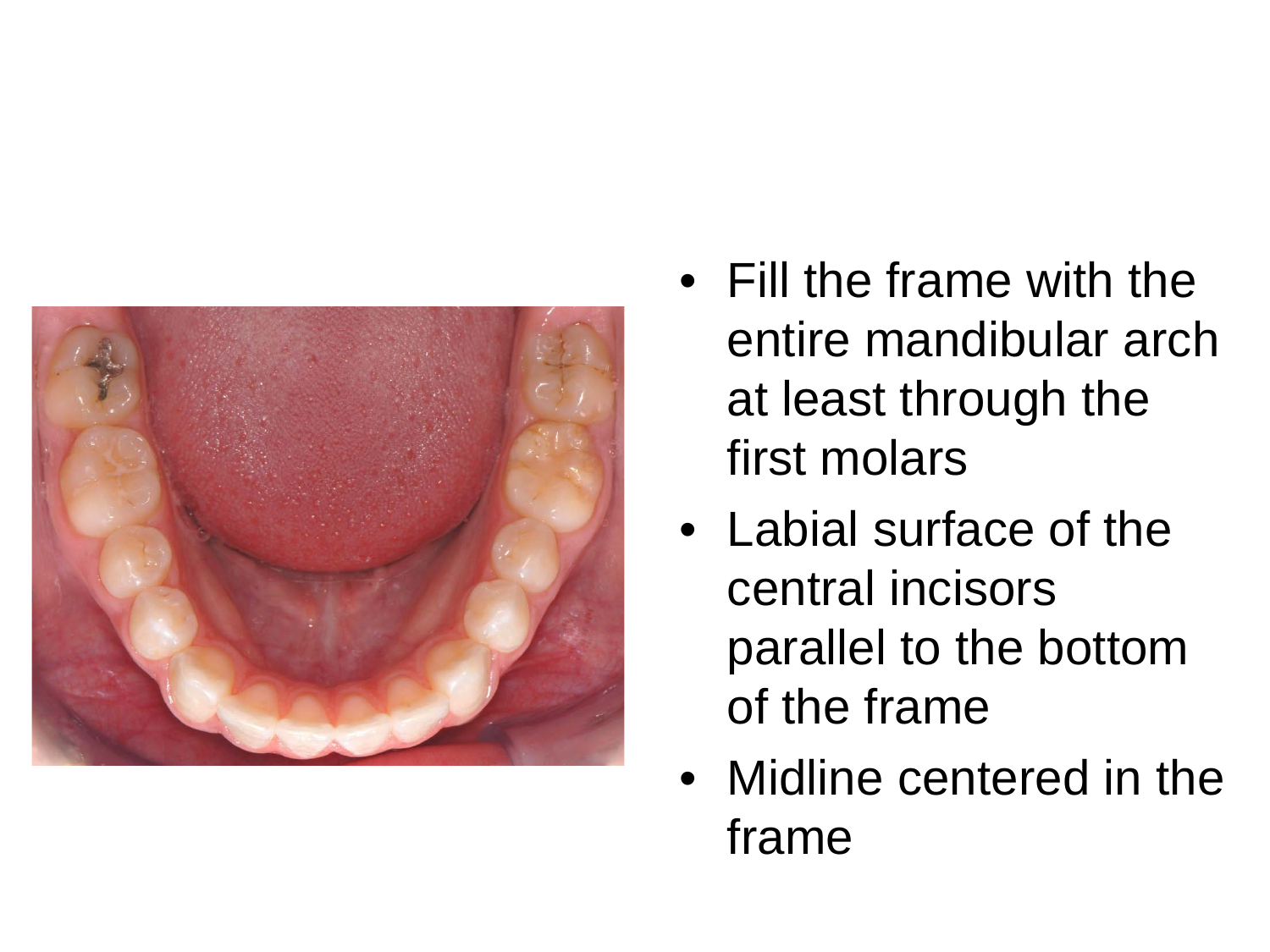

- Right mirror photograph flipped horizontally to appear as a direct photograph of the right side
- Extend view to second molars if possible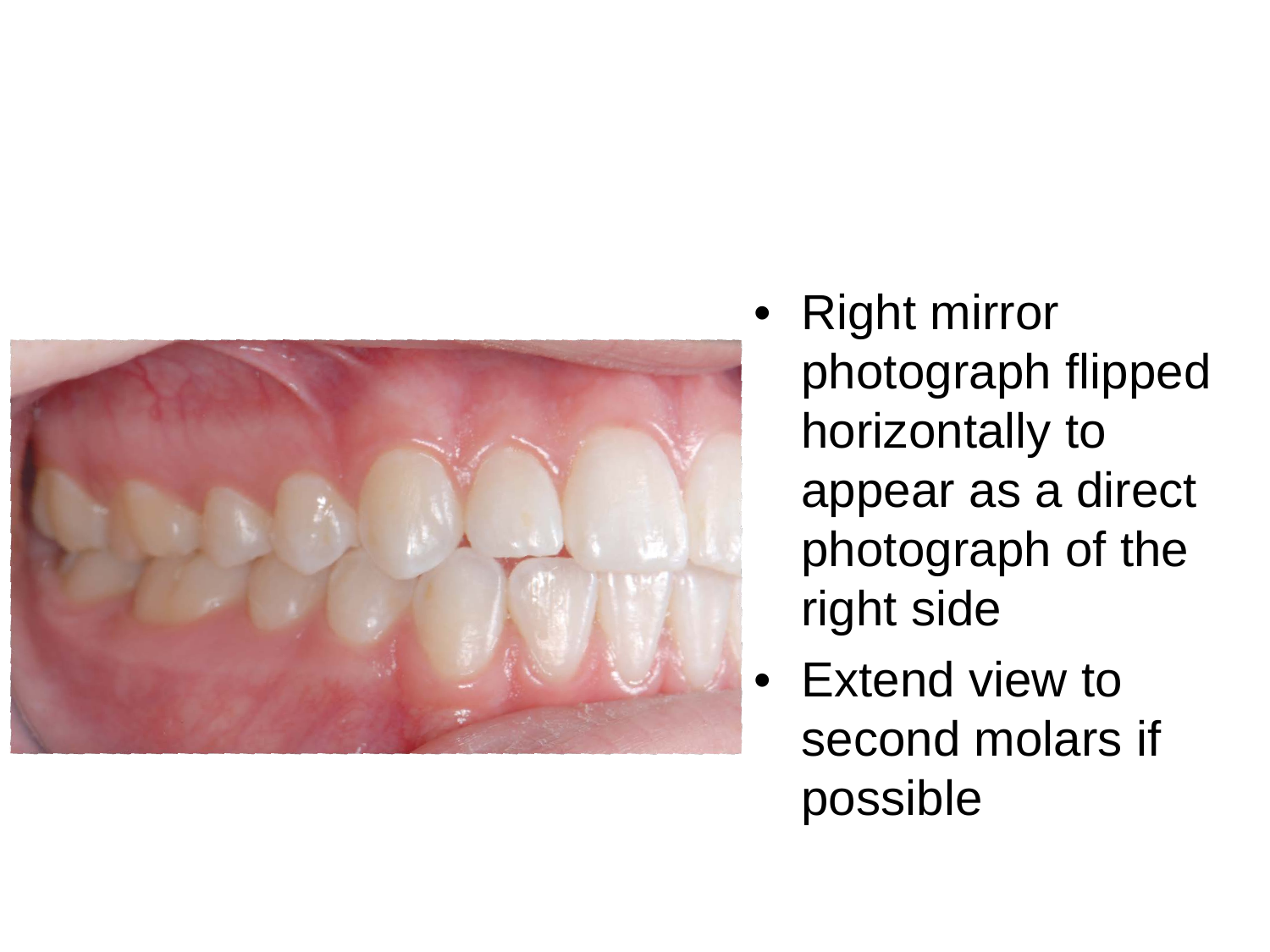

• Left mirror photograph: same requirements as right side occluded view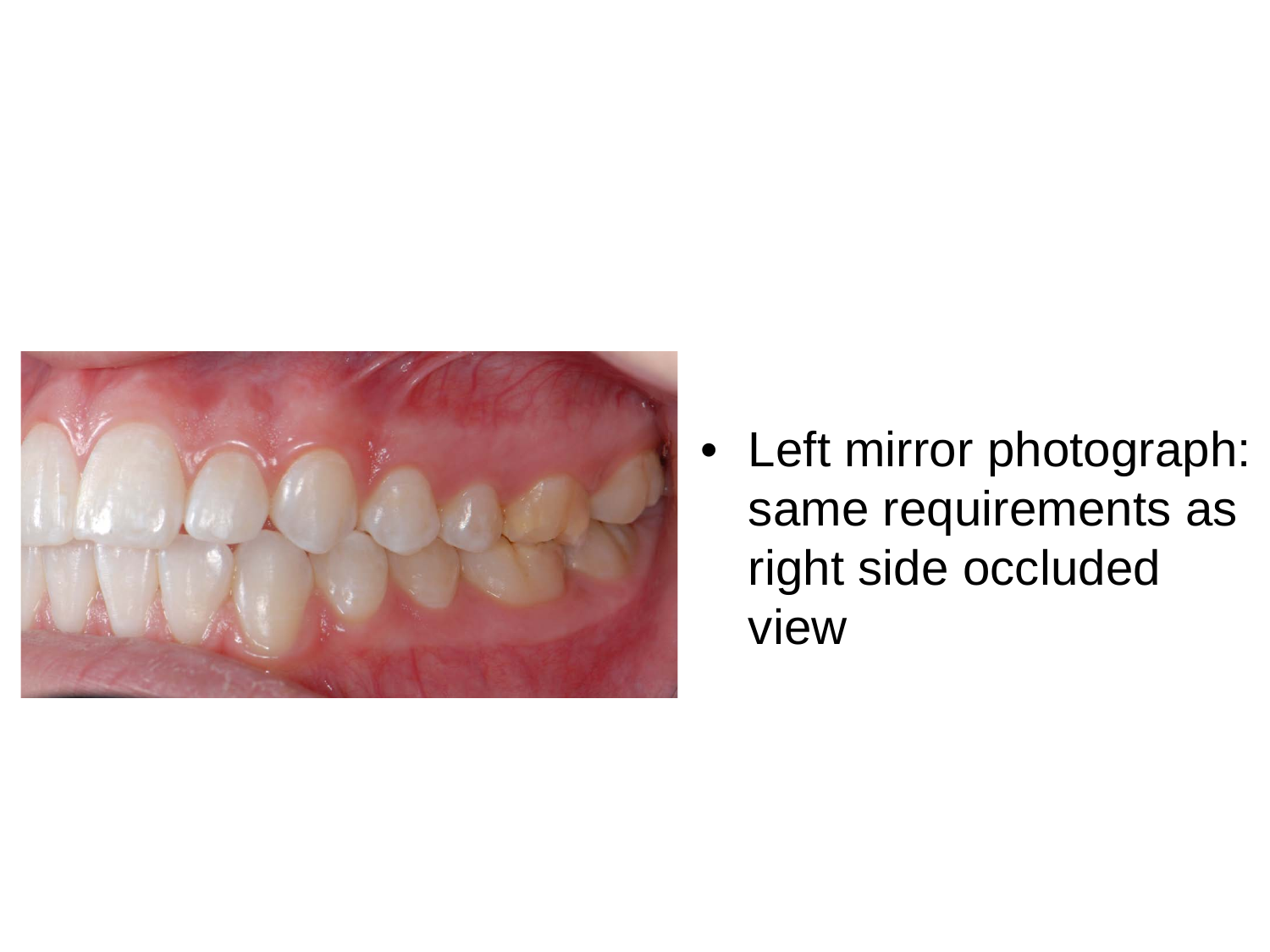













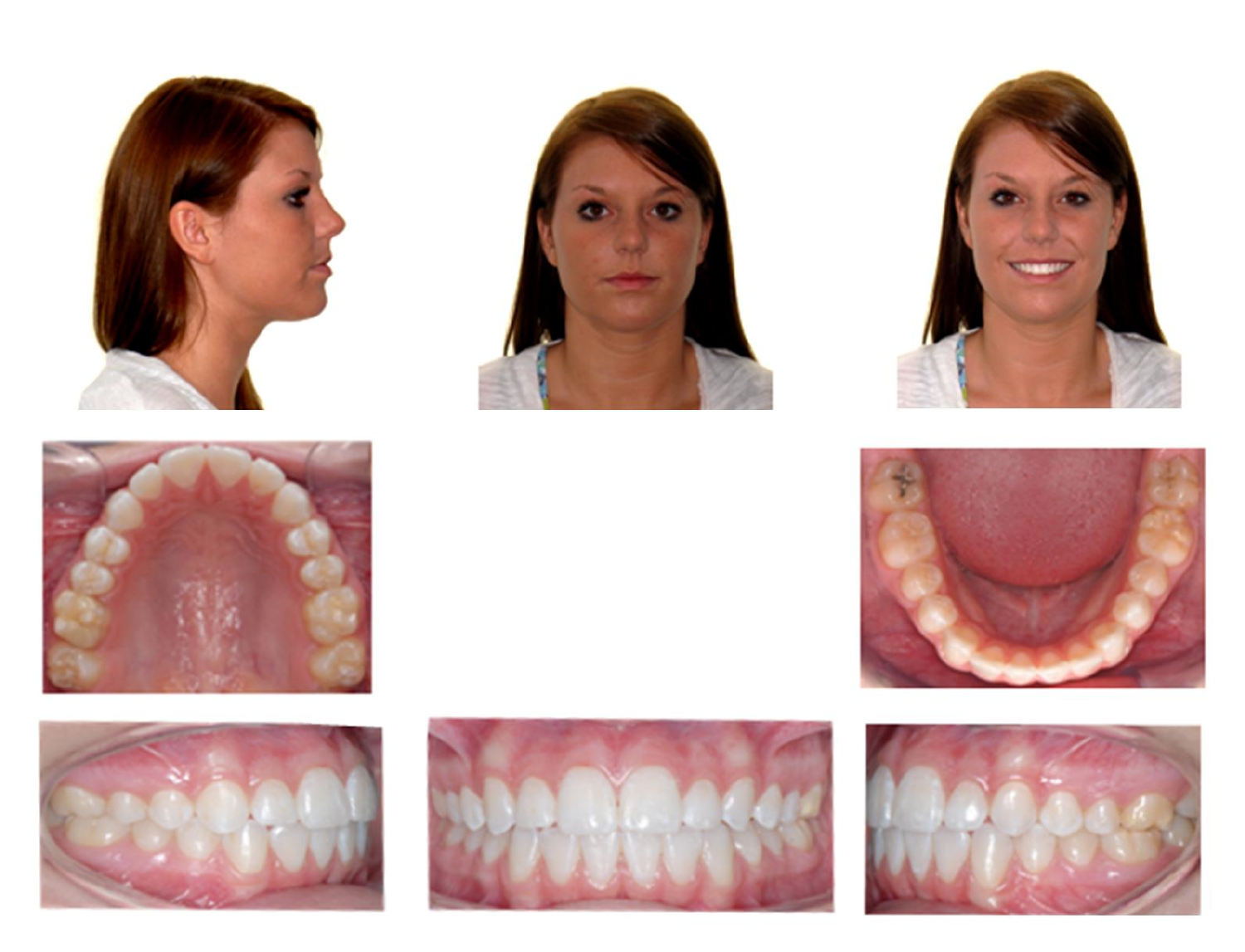## Ideal Cephalometric Radiograph

- •Full soft tissue is displayed
- •Strongly recommend occipital region be visible
- •Head is in natural position with Frankfort Horizontal plane parallel to the floor

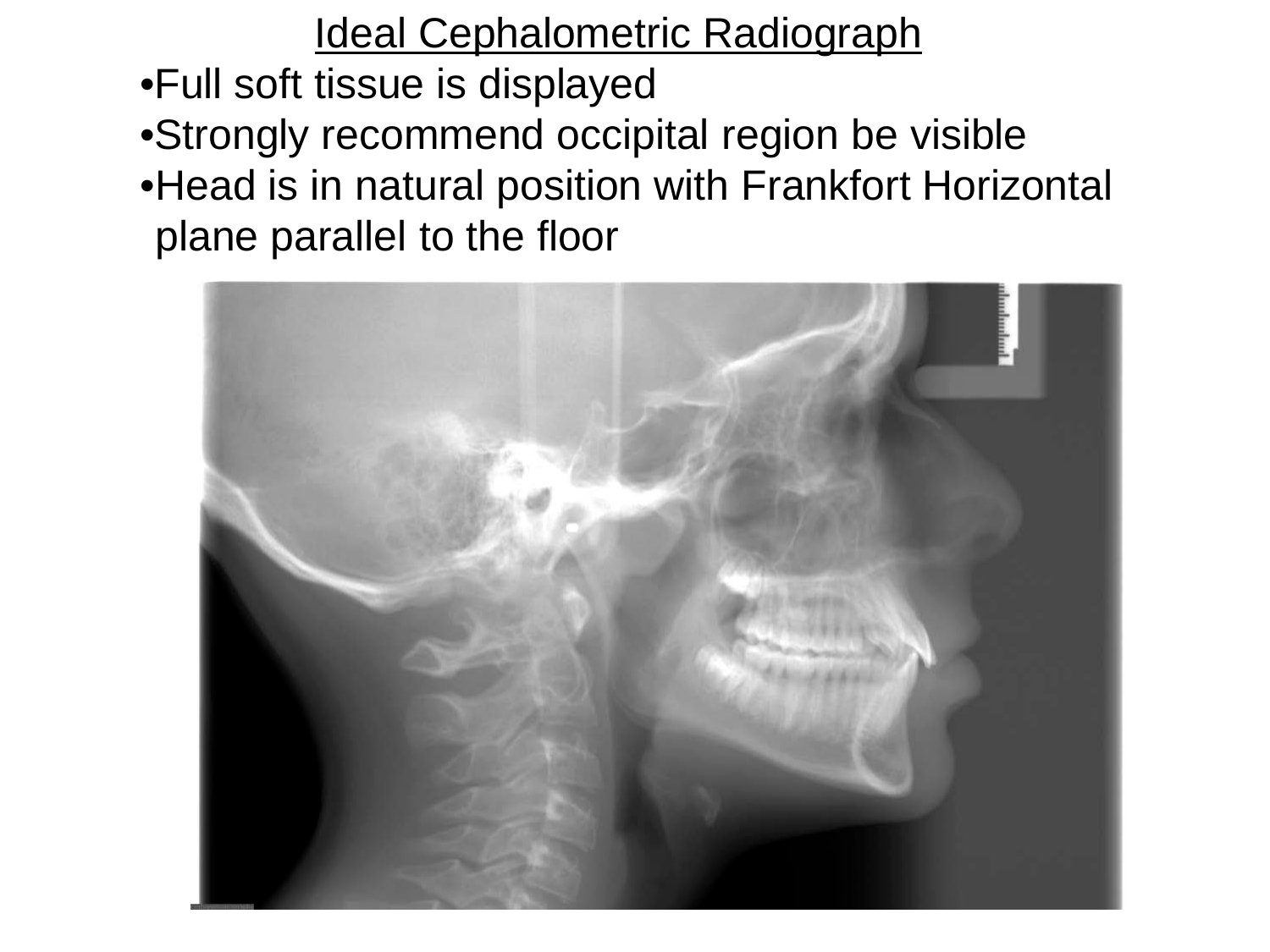## Ideal Panoramic Radiograph

•Patient orientation is correct •Properly labeled (right & left) •Correct exposure

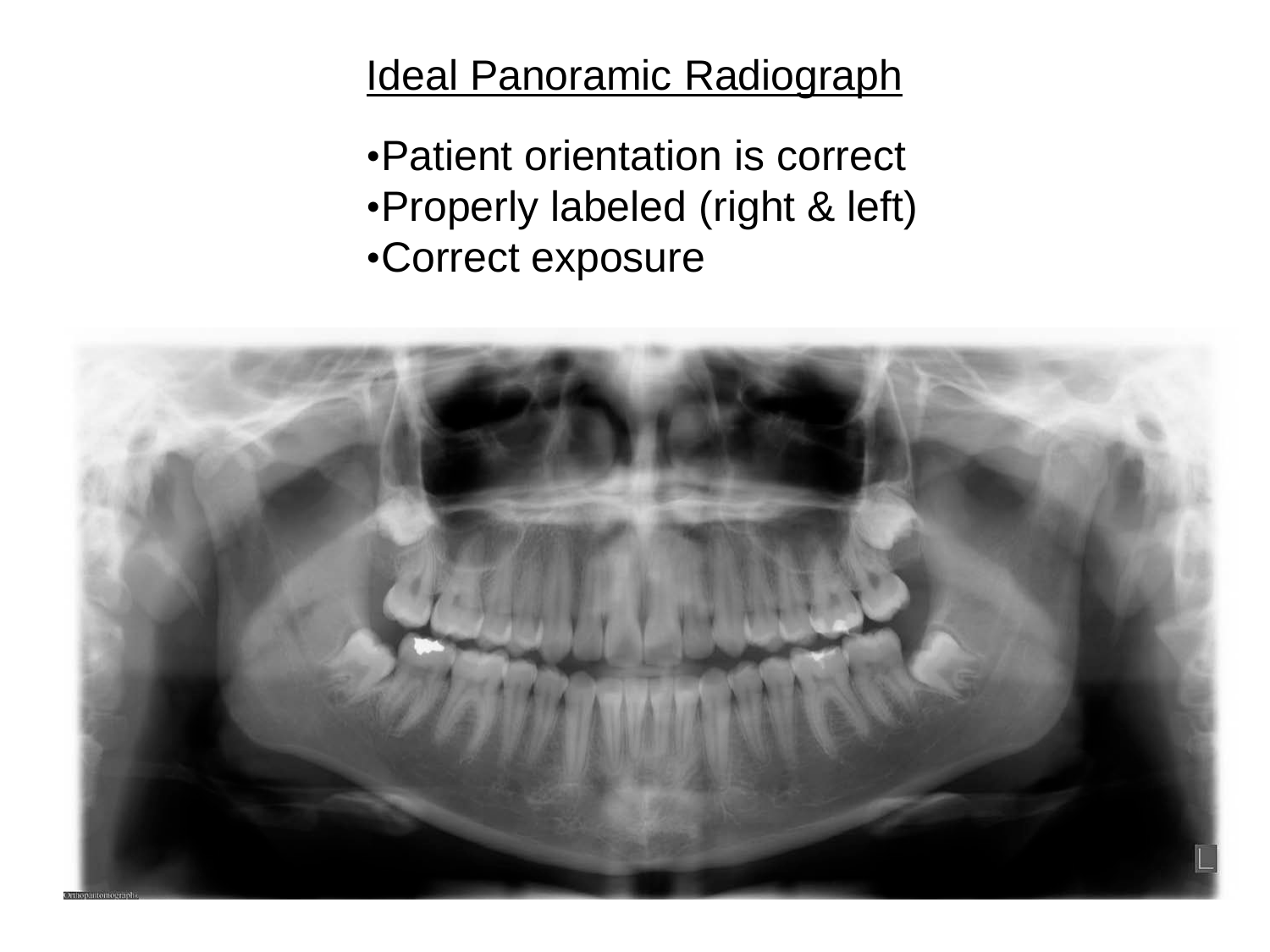## Problem Photographs and Radiographs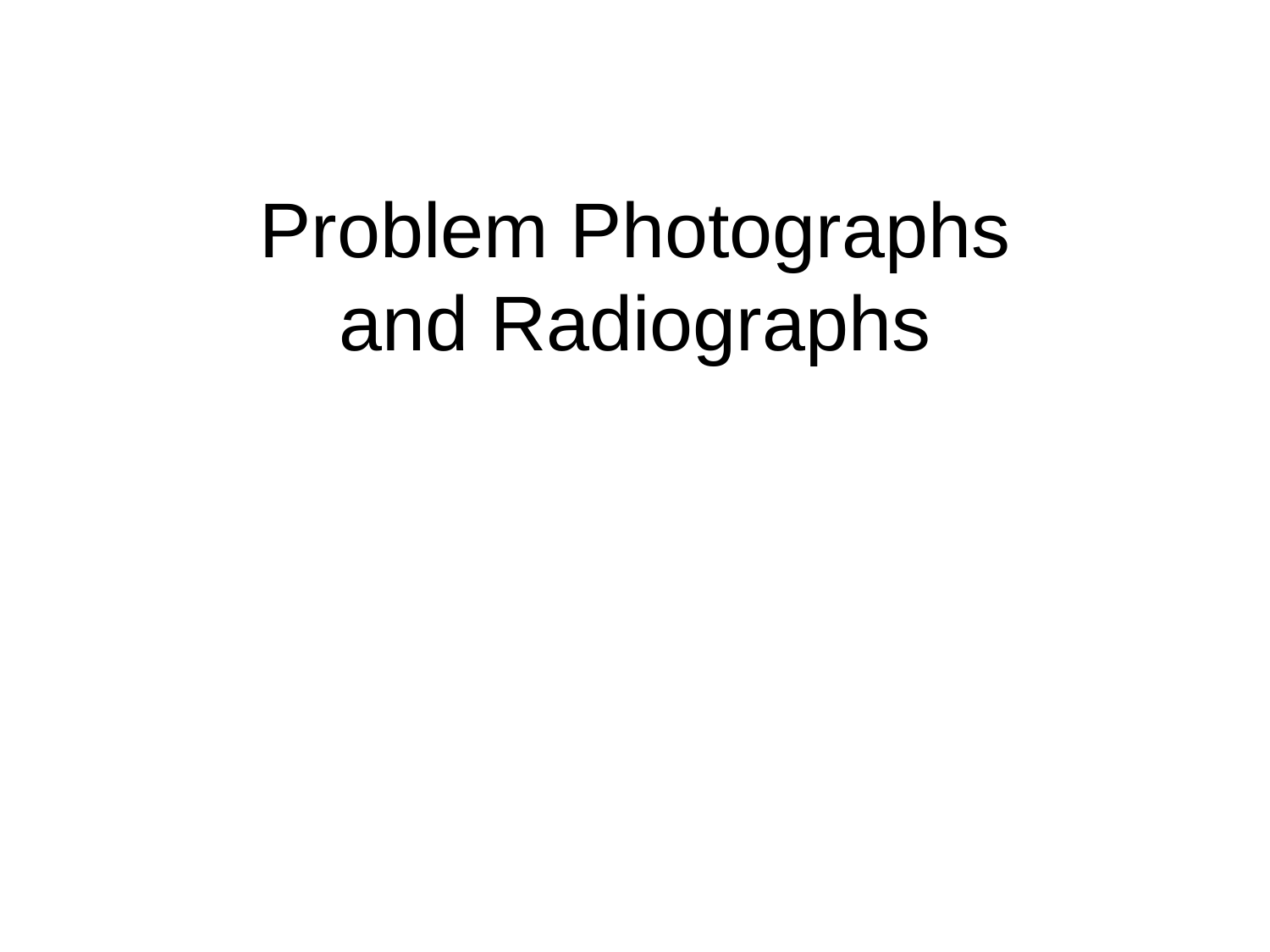

- Poor diagnostic photograph with distractions and shadow creating double profile
- Prefer white background
- Patient too distant from the camera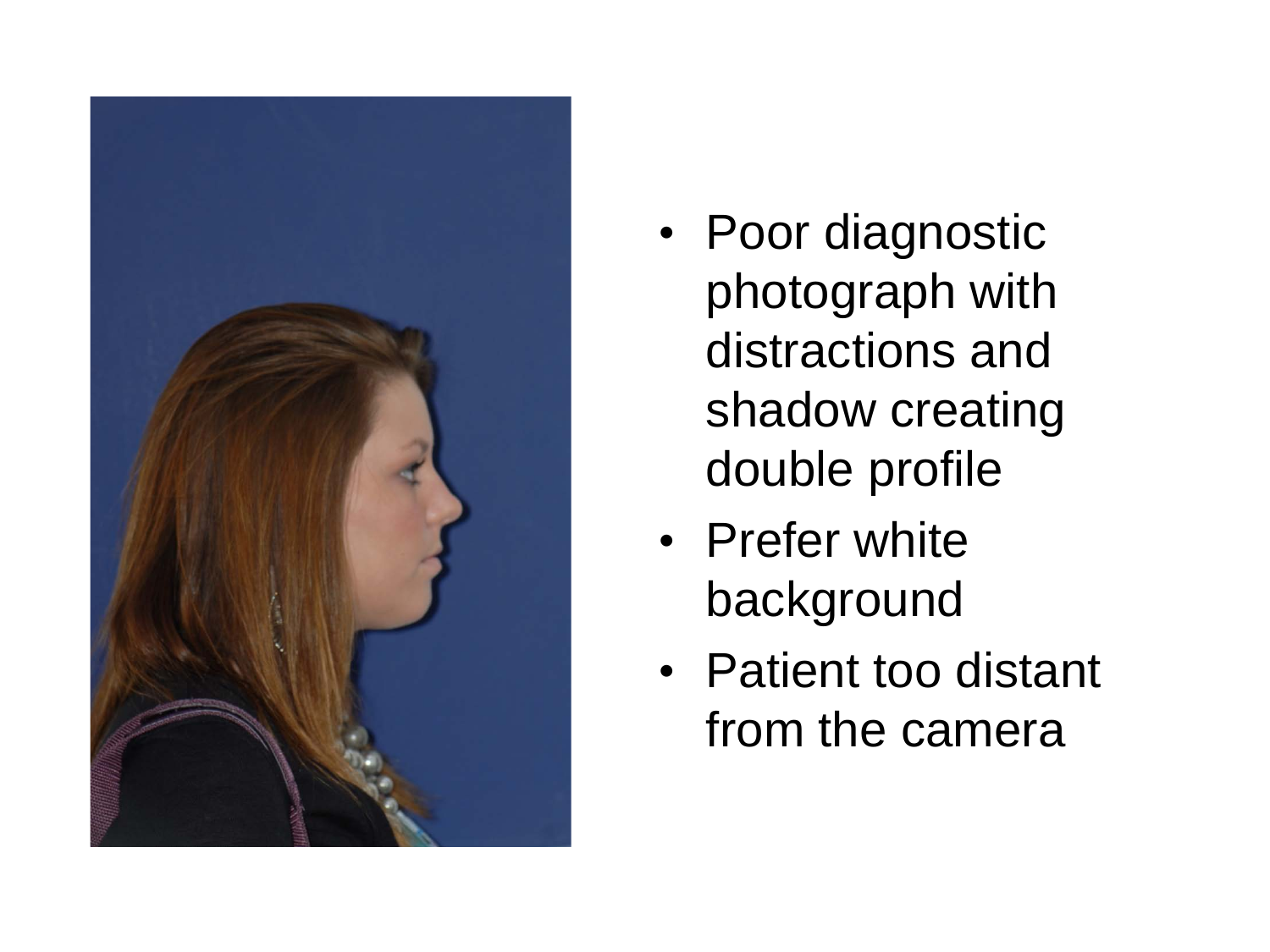

- Head rotated and patient looking away from camera
- Distracting jewelry
- Hair covering ears with no visible landmarks
- Photograph should be cropped to display only face and neck area
- Photograph too dark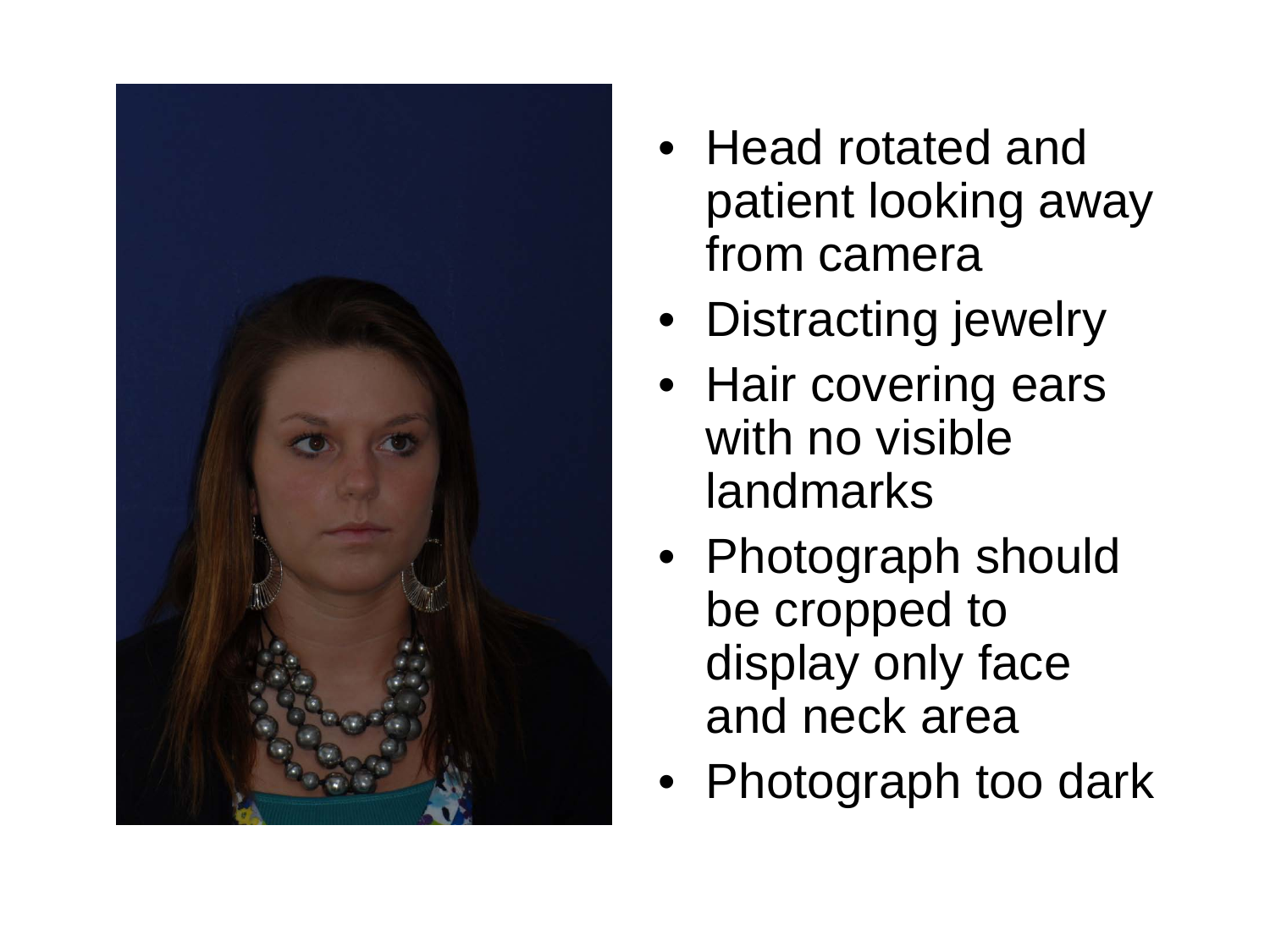

- Not a diagnostic profile view
- Distractions: jewelry and shadows present
- Improperly cropped
- Patient looking up and to the side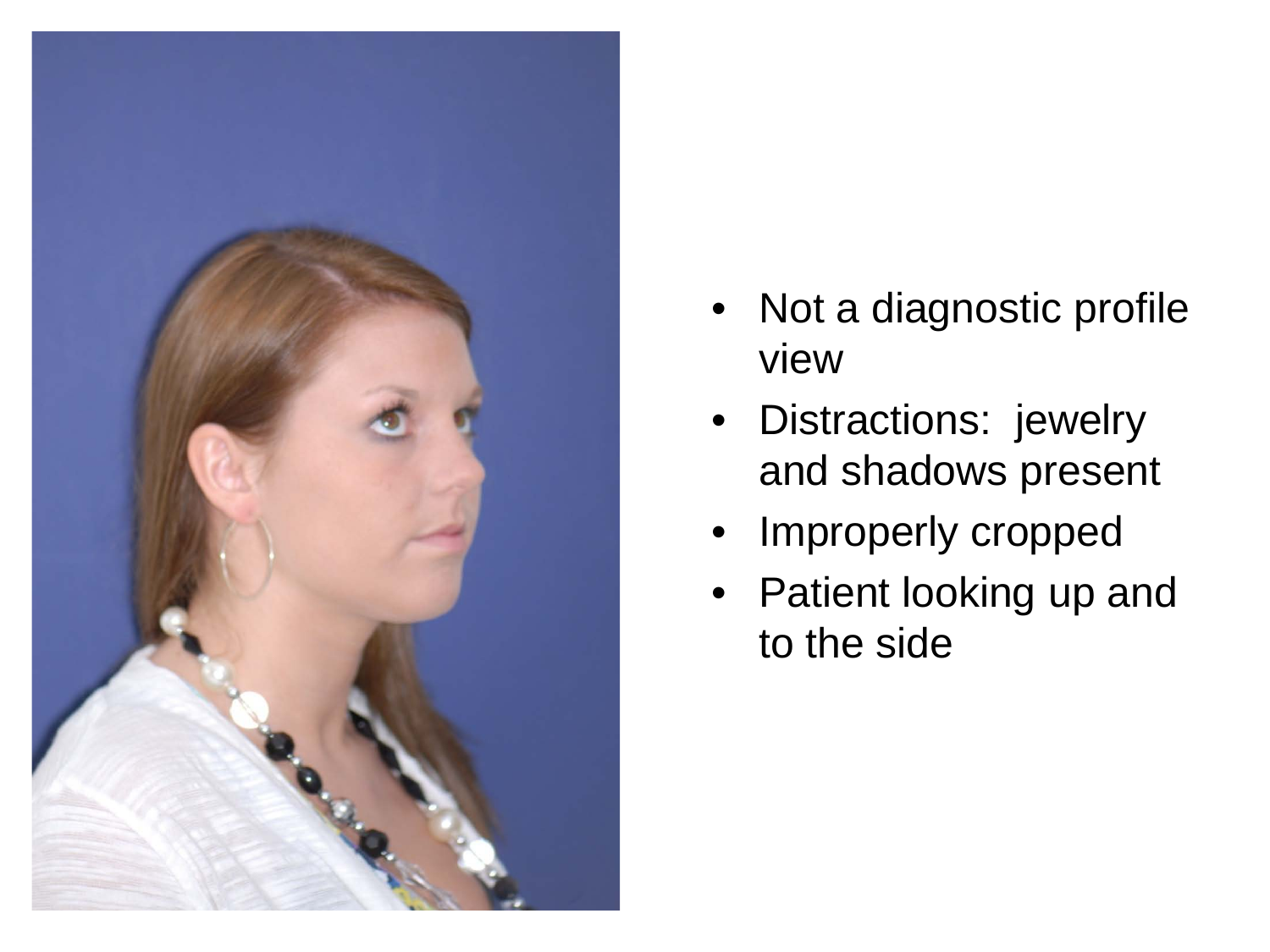

• Mirror image not corrected to represent patient's right side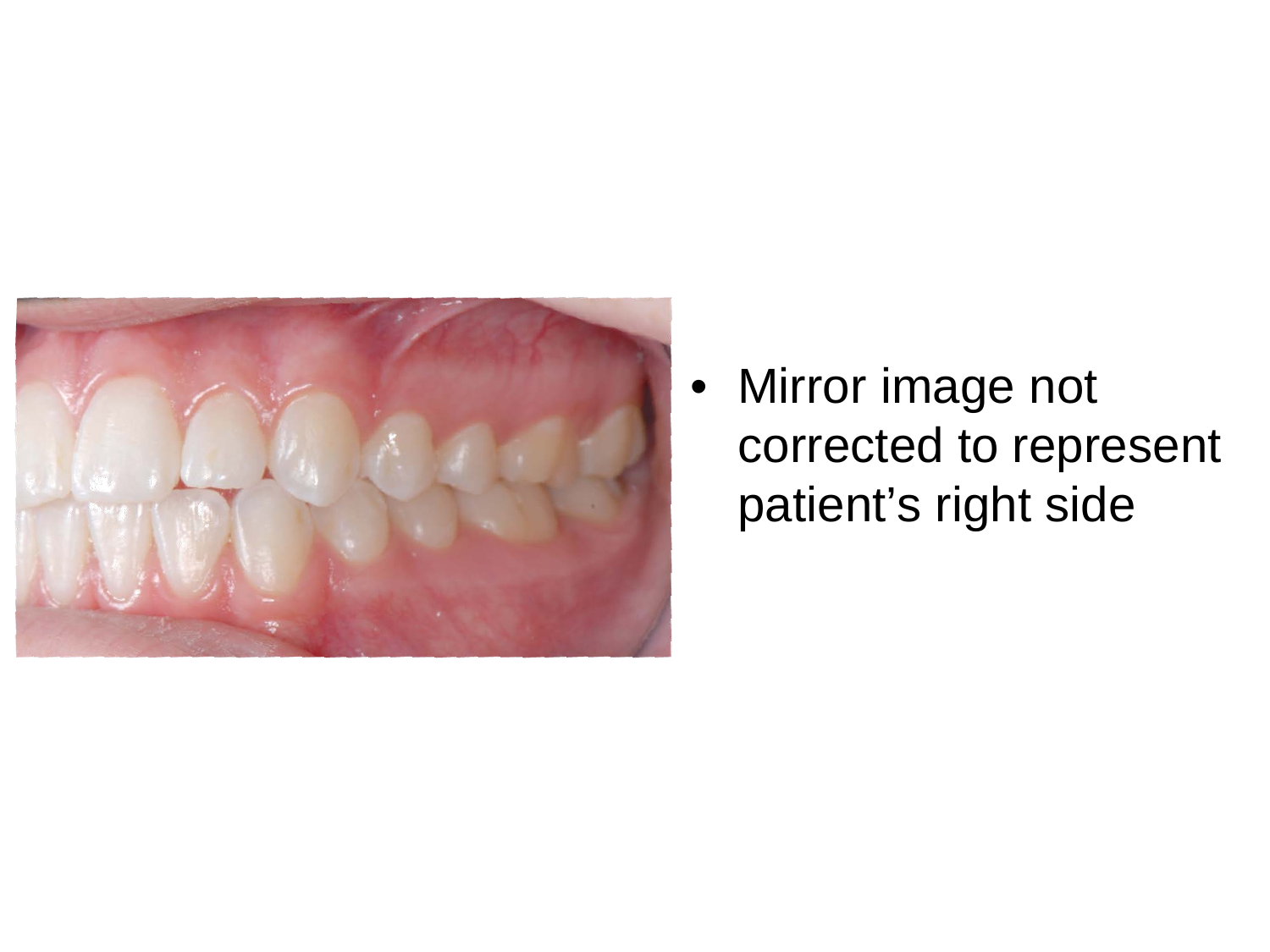

- Poor contrast
- Head is not in horizontal position
- Teeth are not in occlusion
- Soft tissue profile, occiput, and symphysis not visible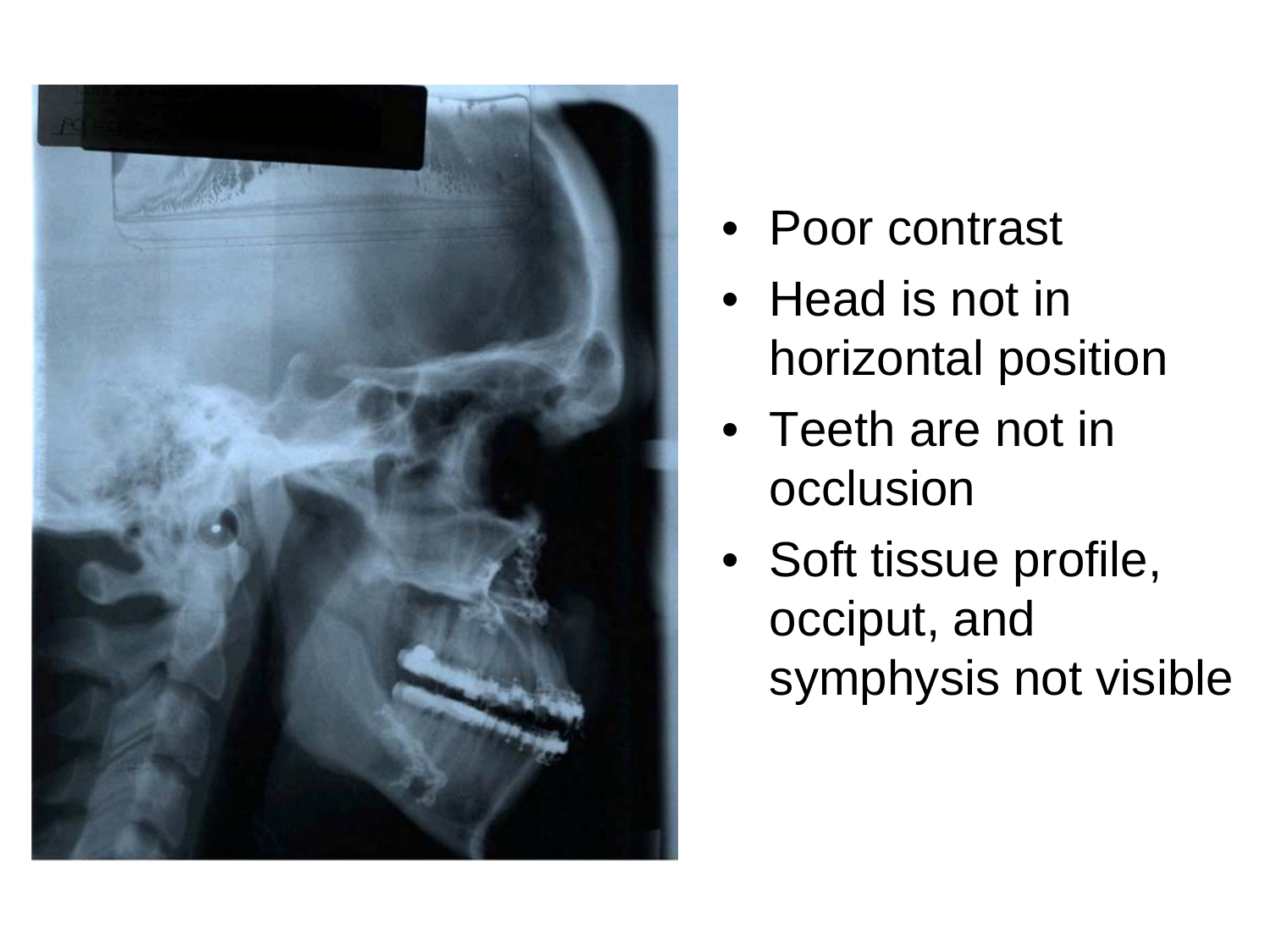- Radiograph overexposed
- Symphysis not visible due to improper patient positioning
- Identification of right and left reversed
- Jewelry present

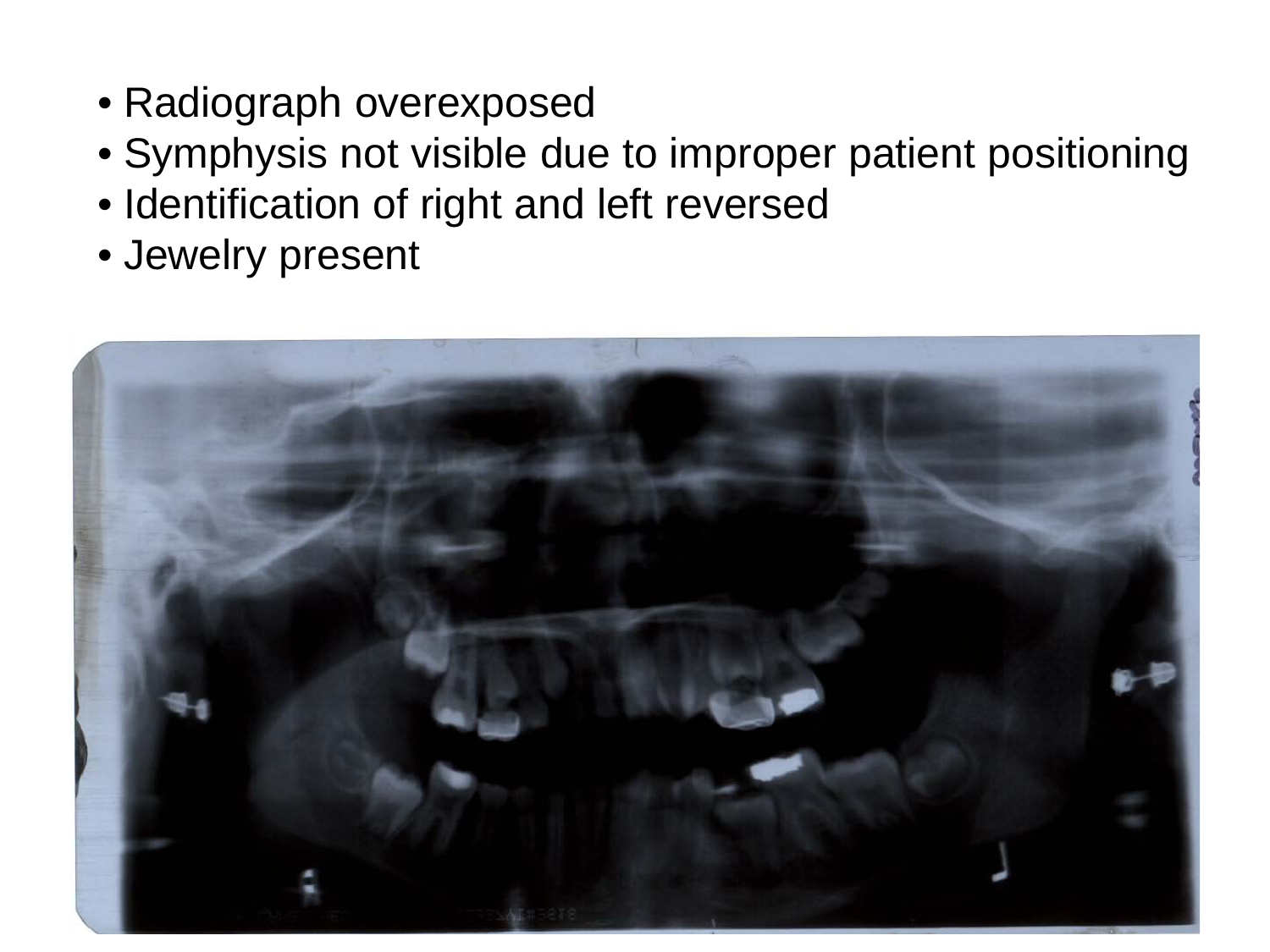- Poor patient positioning causing distortion of the maxilla and mandible
- Excessive display of vertebral column